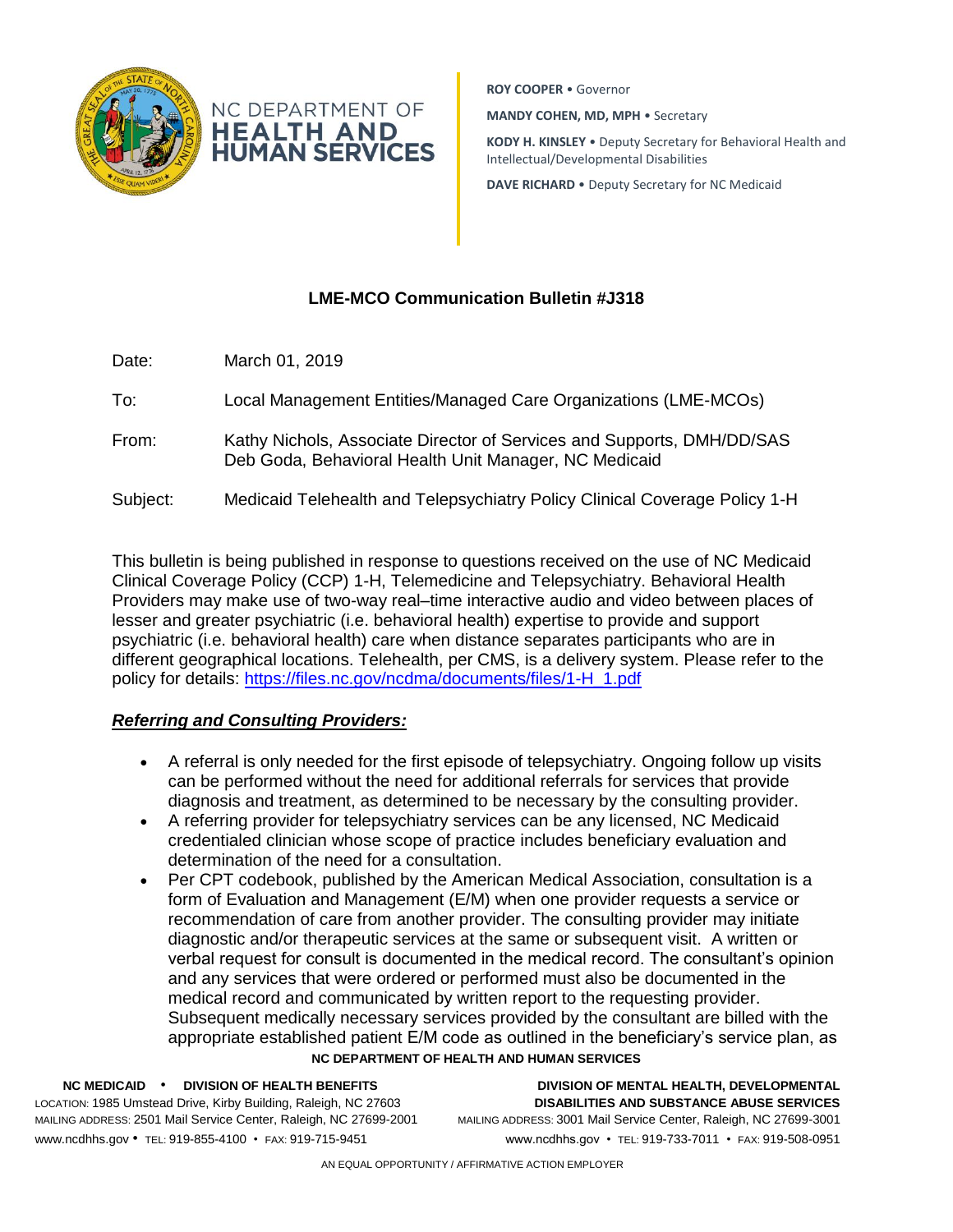required by the beneficiary's appropriate place of service and the clinical coverage policy for the code billed.

- Providers at originating site offices/facilities (where the beneficiary is located) are eligible to bill telepsychiatry facility fees when they are a specific type of provider as listed in CCP 1-H Section 6.3.
- There is no reimbursement to the referring provider at the originating site on the same date of service as the telemedicine visit, unless the referring provider is billing for a separately identifiable billable service. Health records must document that all of the components of the service being billed were provided to the beneficiary.
	- $\circ$  For example: An originating site primary care physician may bill for a separate visit if a patient presents for an annual physical on the same day the patient is seen by an LCSW or psychiatrist via telemedicine for depression. Each provider must provide separately identifiable billable services and document accordingly.

## *Telepsychiatry Eligible Clinicians*

The following providers enrolled in the Medicaid program who provide this service may bill Medicaid or NCHC:

- a. Physicians;
- b. Nurse Practitioners;
- c. Physician Assistants;
- d. Advanced practice psychiatric nurse practitioners;
- e. Advanced practice psychiatric clinical nurse specialists;
- f. Licensed psychologists (doctorate level);
- g. Licensed clinical social workers (LCSW); and
- h. Community diagnostic assessment agencies.

Please note, because LCSW-As are enrolled with NC Medicaid as LCSWs, they are eligible to bill specific codes, as outlined in CCP 1-H, under telepsychiatry. In 2018, Physician Assistants were added to the policy and are able to provide and bill for services via the telepsychiatry policy

## *Place of Service*

Place of service for the distant site may be Inpatient, Outpatient, Office, or Clinic settings. The distant site can include an office site in a provider's home if that site is Medicaid-enrolled. Changes can be made to the provider's NPI practice site addresses via the NCTracks Provider Portal.

Please see the following links for information on Medicaid provider enrollment:

<https://www.nctracks.nc.gov/content/public/providers/provider-enrollment.html>

[https://www.nctracks.nc.gov/content/public/providers/provider-user-guides-and-training/fact](https://www.nctracks.nc.gov/content/public/providers/provider-user-guides-and-training/fact-sheets.html)[sheets.html](https://www.nctracks.nc.gov/content/public/providers/provider-user-guides-and-training/fact-sheets.html)

Previous bulletins can be accessed at: [www.ncdhhs.gov/divisions/mhddsas/joint-communication-bulletins](http://www.ncdhhs.gov/divisions/mhddsas/joint-communication-bulletins)